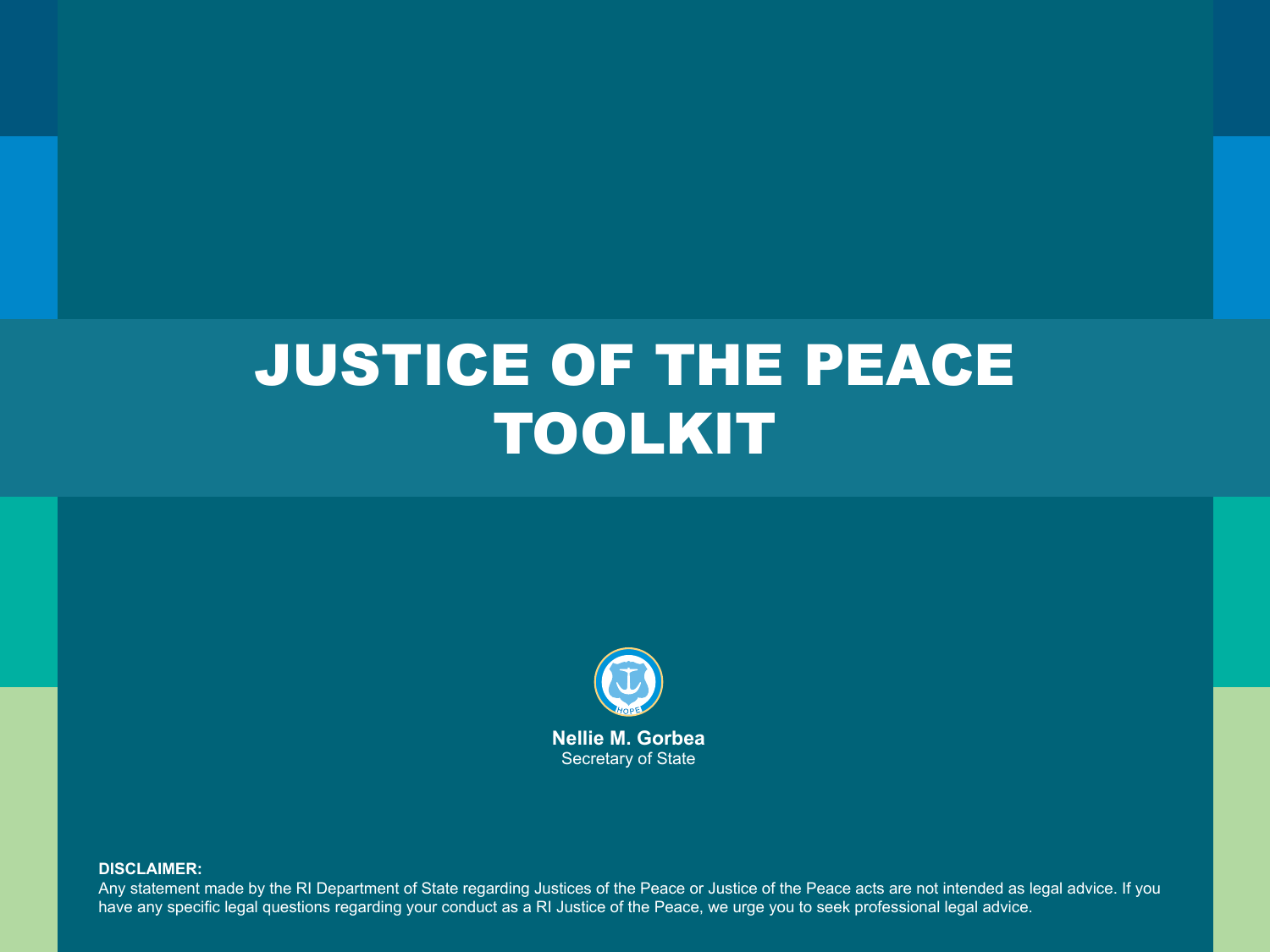

### What is a Justice of the Peace?

**An official of integrity commissioned to a four-year term by the Governor to serve the public by taking acknowledgments, administering oaths and affirmations, issuing subpoenas to witnesses and taking depositions.**

**Each act requires the Justice of the Peace to attest that certain formalities have been observed.**

### **Types of Authorized Acts**

- › Acknowledgements
- › Oaths & Affirmations
- › Deposition of Witnesses
- › Issuance of Subpoenas

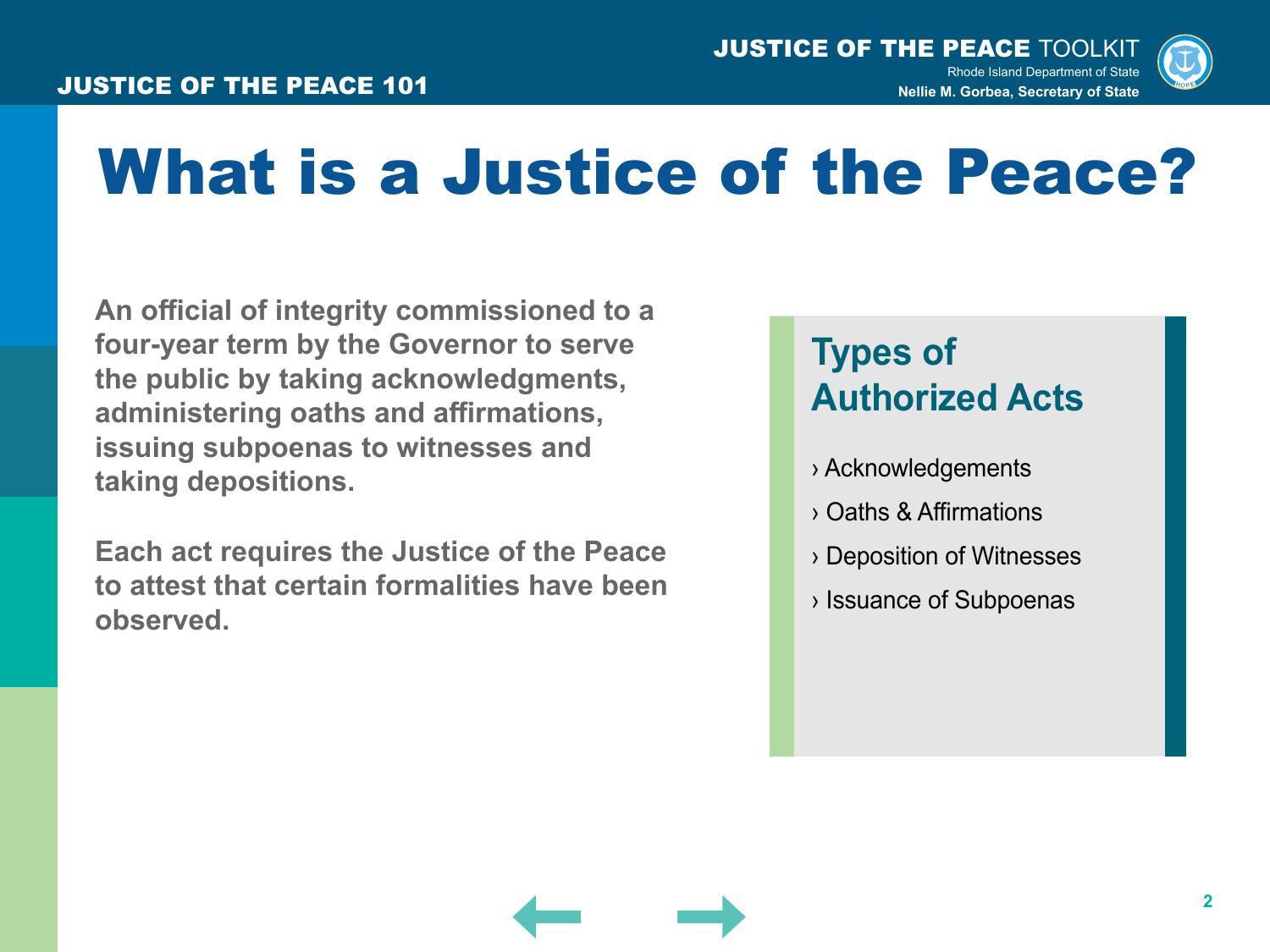

### Justice of the Peace Requirements & Application Process

#### REQUIREMENTS How to Apply

- › Be at least 18 years of age;
- › Be a resident of or have a place of employment or practice in this state;
- › Be able to read and write English;
- › Demonstrate sufficient knowledge of the powers and duties pertaining to the Office.

- › Meet all requirements per RI General Law;
- › Review RIGL § 42-30 et seq.;
- › Complete and submit the Justice of the Peace application with the corresponding fee.

#### ATTORNEYS & CPAS

In addition to meeting the first three requirements, attorneys or CPAs may apply if they meet either of the following requirements in lieu of meeting the residency requirement.

- › Be an attorney, in good standing, applying as a member of the RI Bar Association; or
- › Be a certified public accountant, in good standing, applying as a certified RI licensee.

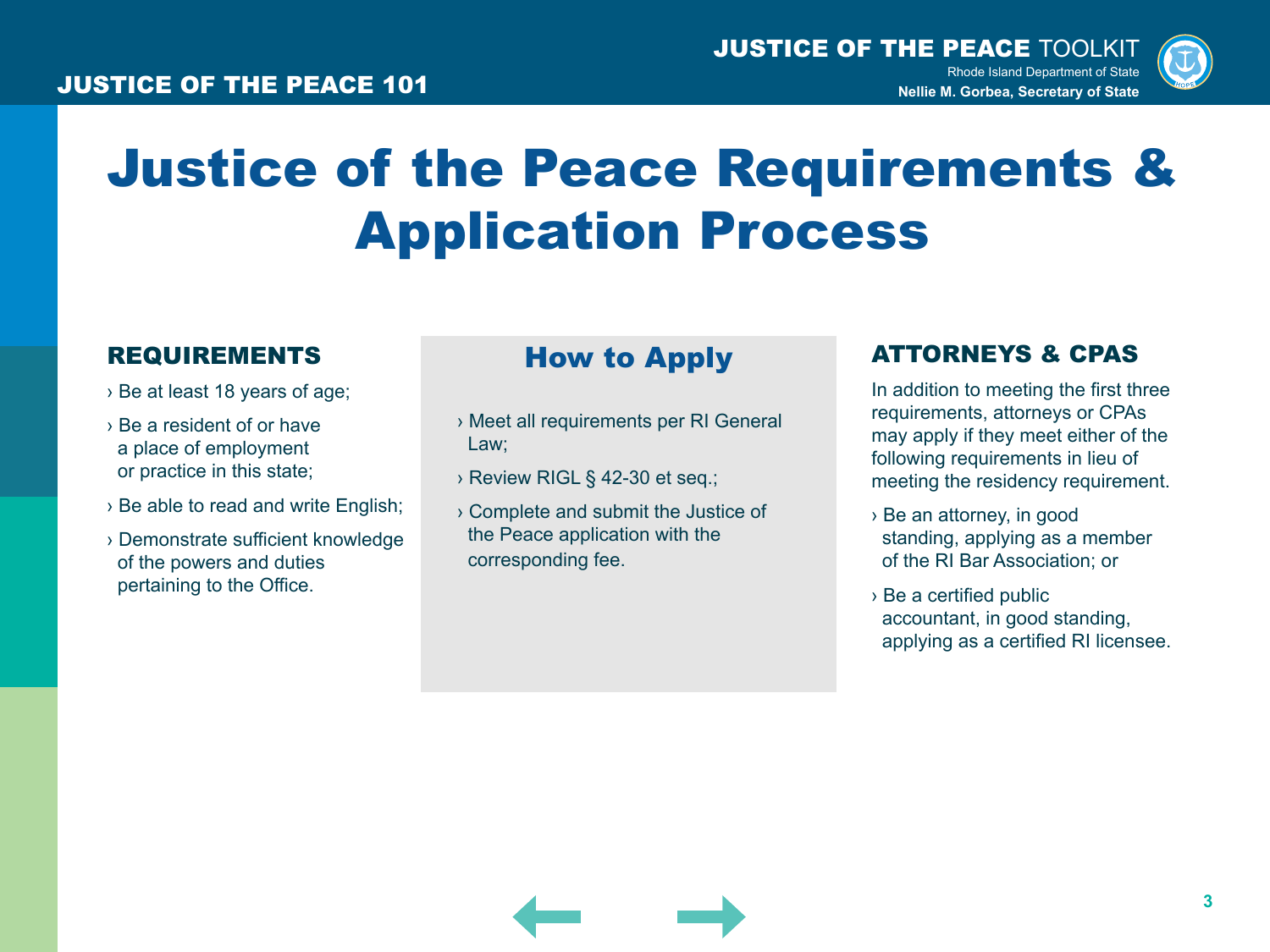

### Jurisdiction

**Rhode Island Justices of the Peace may perform acts anywhere within the boundaries of the State of Rhode Island.**

**Rhode Island Justices of the Peace may not perform acts outside of Rhode Island.**

**Justice of the Peace practices in the State of RI are governed by RIGL § 42-30 et seq.**

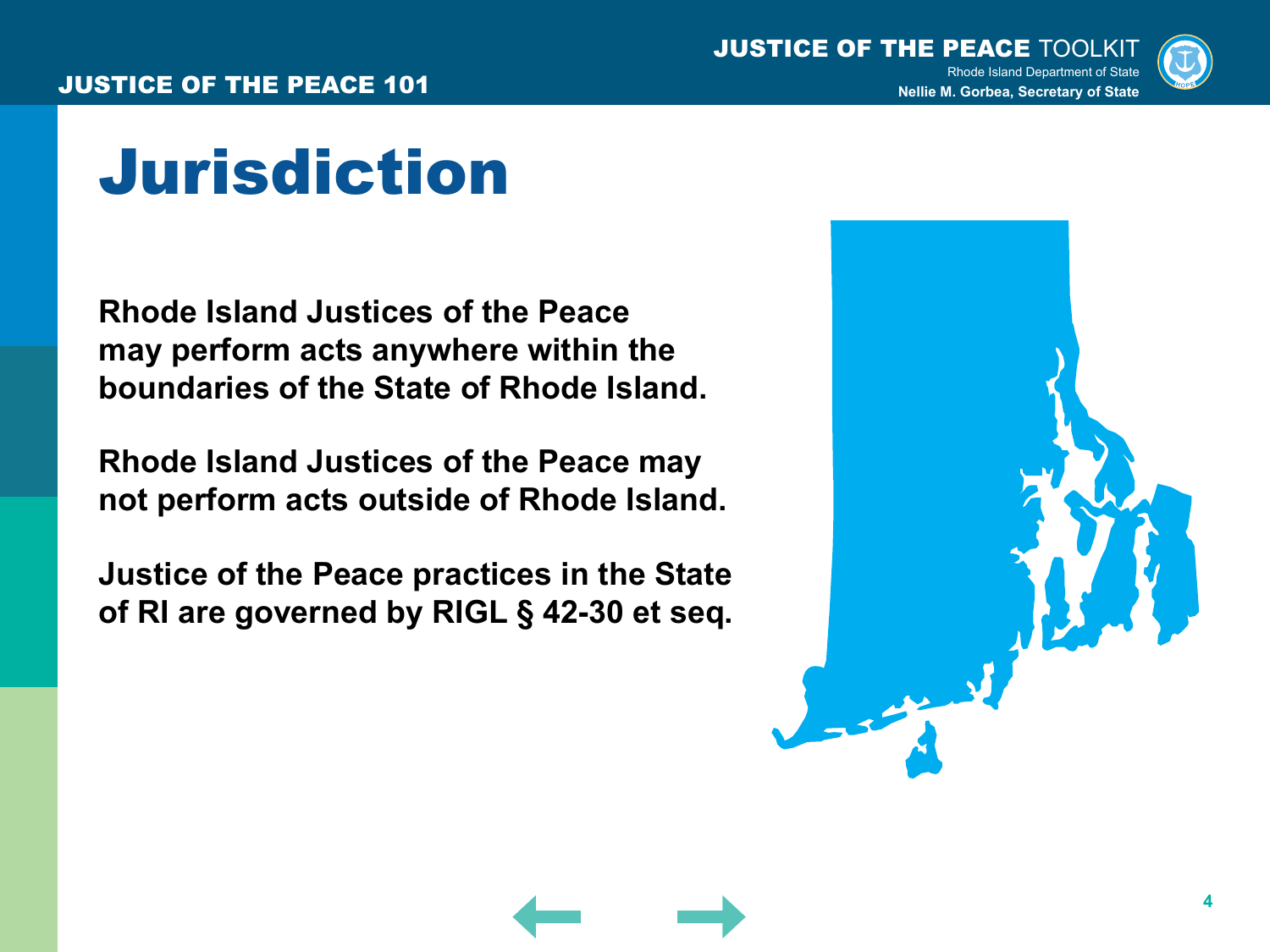

### Accepted forms of identification

### › **Driver's License** or **identification**

 **card** issued by the Rhode Island Division of Motor Vehicles, another state or territory of the United States, Canada or Mexico

› **Passport** issued by the U.S. Department of State or by any foreign government

› **Identification card** issued by any branch of the U.S. armed forces

› All identification must be either current or expired not more than three years

› Copies of identification are not acceptable forms of ID

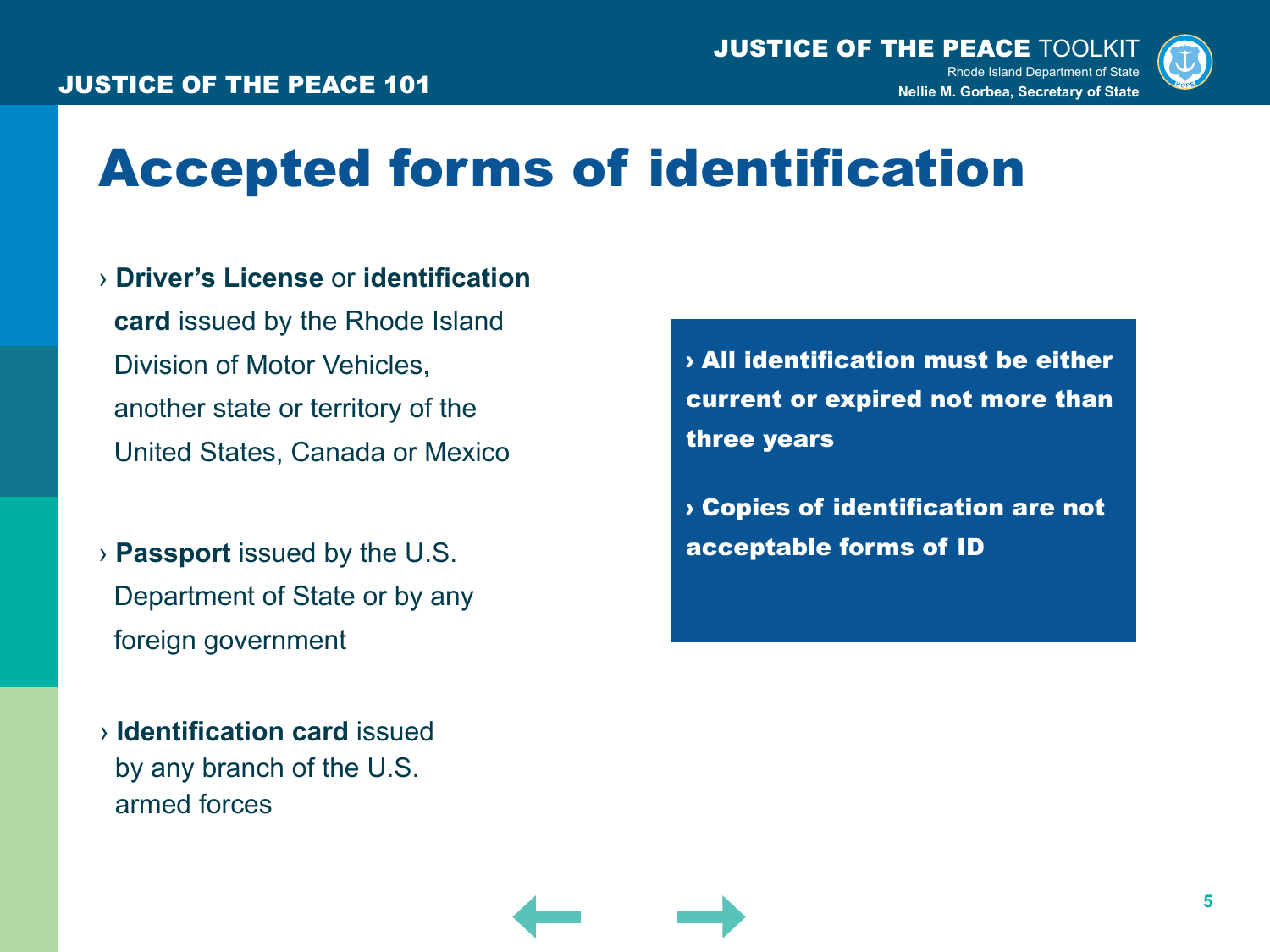#### JUSTICE OF THE PEACE 101



## Updating your commission

You must report updates or changes to your Justice of the Peace commission.

Submit the completed Justice of the Peace Information Update form to the Notary Division.

There is no fee for filing an update.

#### Changes in Information include:

•Name

- •Residential Address
- •Employment Information
- •Telephone Number(s)
- •Email address

#### NOTIFY US AS SOON AS POSSIBLE IF

- 1. You resign your commission; or
- 2. A Justice of the Peace dies during their commission.

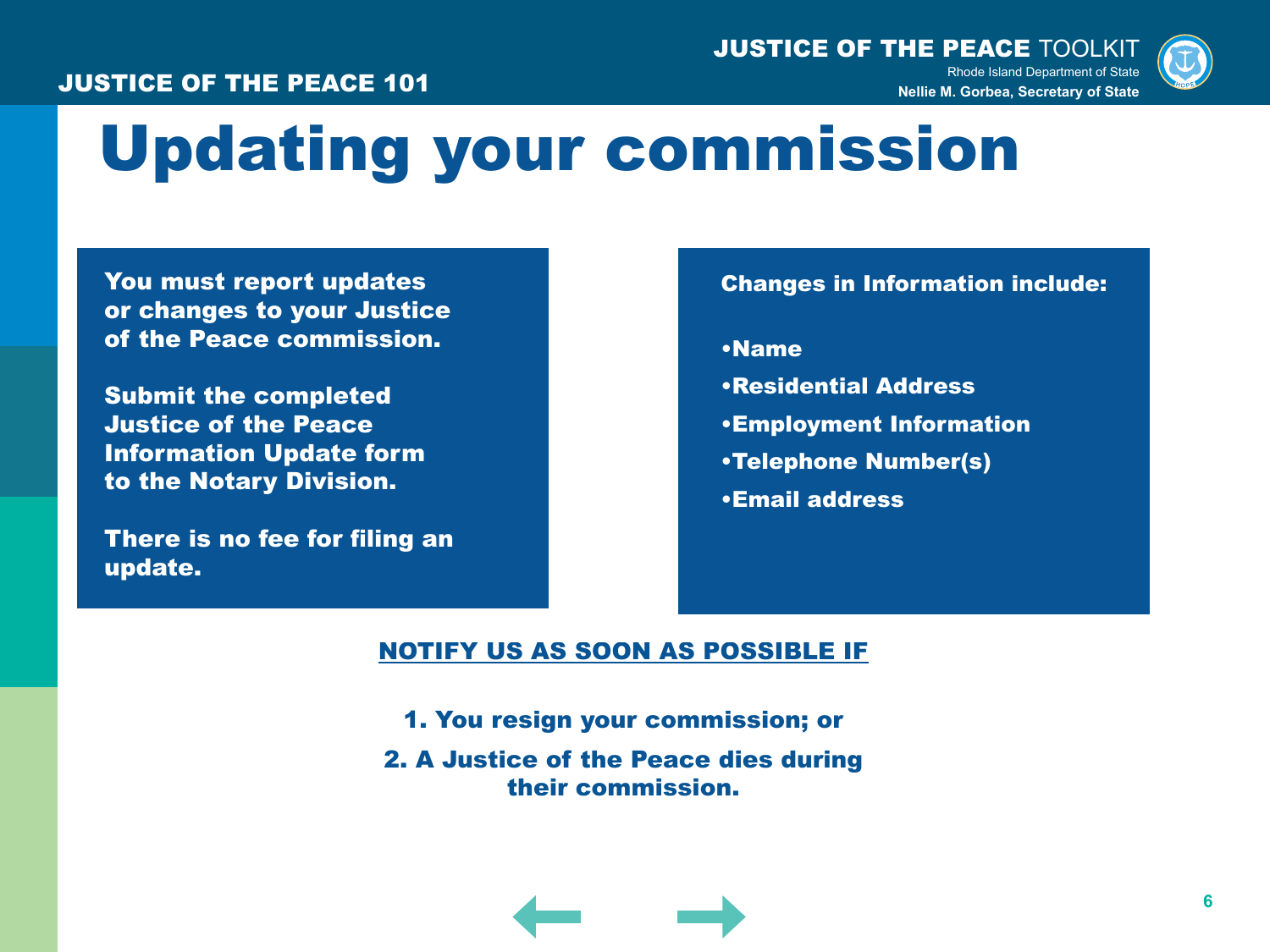

# Types of Authorized Acts ACKNOWLEDGEMENT

*When a signer, whose identity has been verified, declares that they have knowingly and voluntarily signed a document for the purpose stated in that document.*

### **COMMON TYPES OF ACKNOWLEDGEMENTS**

*› Advance Medical Directives › Power of Attorney › Deeds/Mortgages › Waiver/Release of Claims*

*The emphasis, when a Justice of the Peace performs an acknowledgment, is on the free act and deed of the signer and the verification of their identity.*

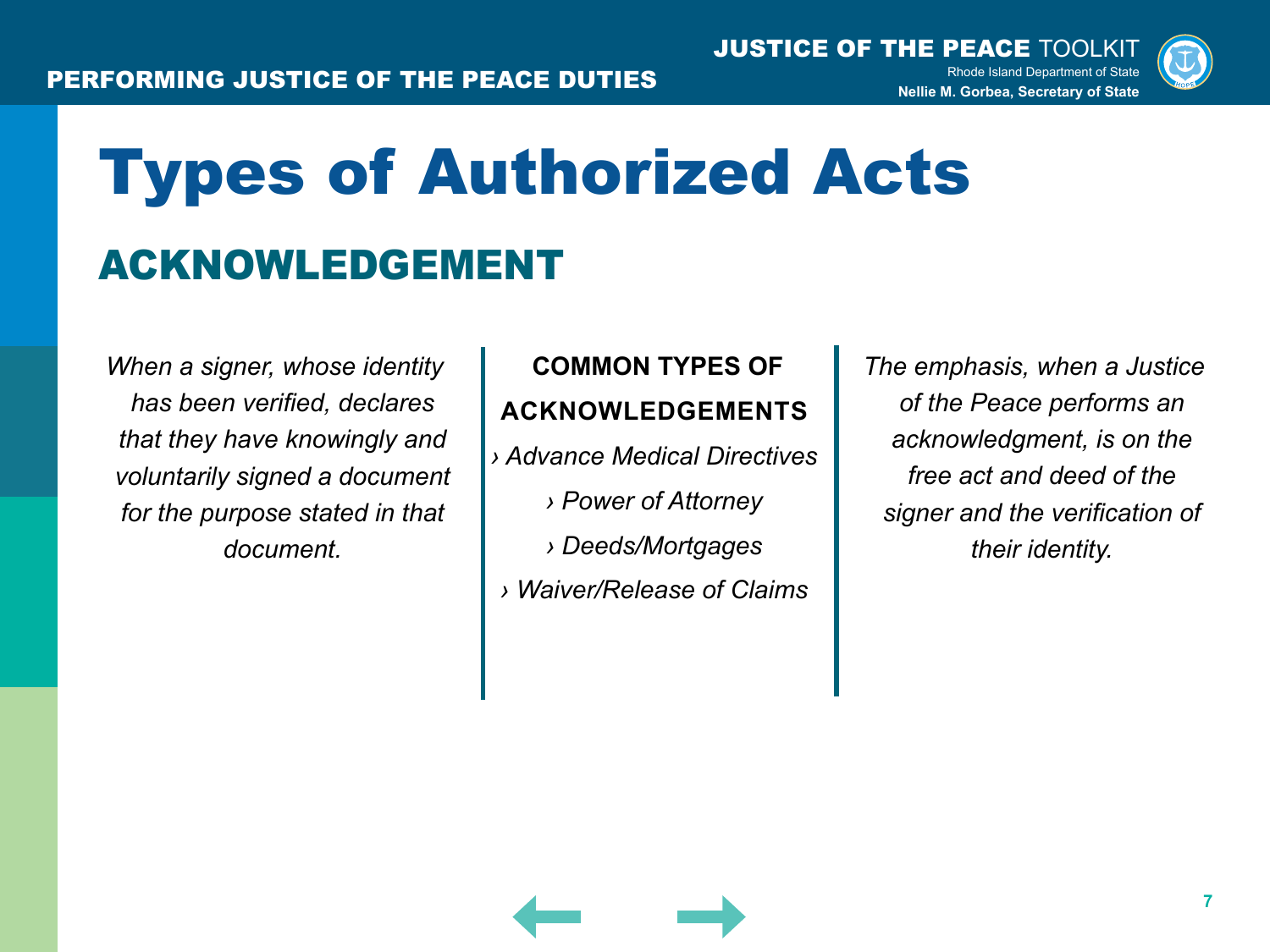

## Acknowledgement

**Signer must personally appear on the date and in the place indicated on the certificate.**



#### STEP 1

Review the document to determine the document type and the act to be performed.



#### STEP 2

Identify the signer through personal knowledge or an accepted form of identification.



#### STEP 3

Verify that the signature on the document is the signer's, either by watching them sign the document, or if it has already been signed, by comparing the signature to the one on the signer's ID.



#### STEP 4

Have the signer verbally acknowledge that their signature was made competently and voluntarily.



Complete the certificate. Sign the certificate, print your name, write your title "Justice of the Peace," list your commission expiration date and commission ID number.

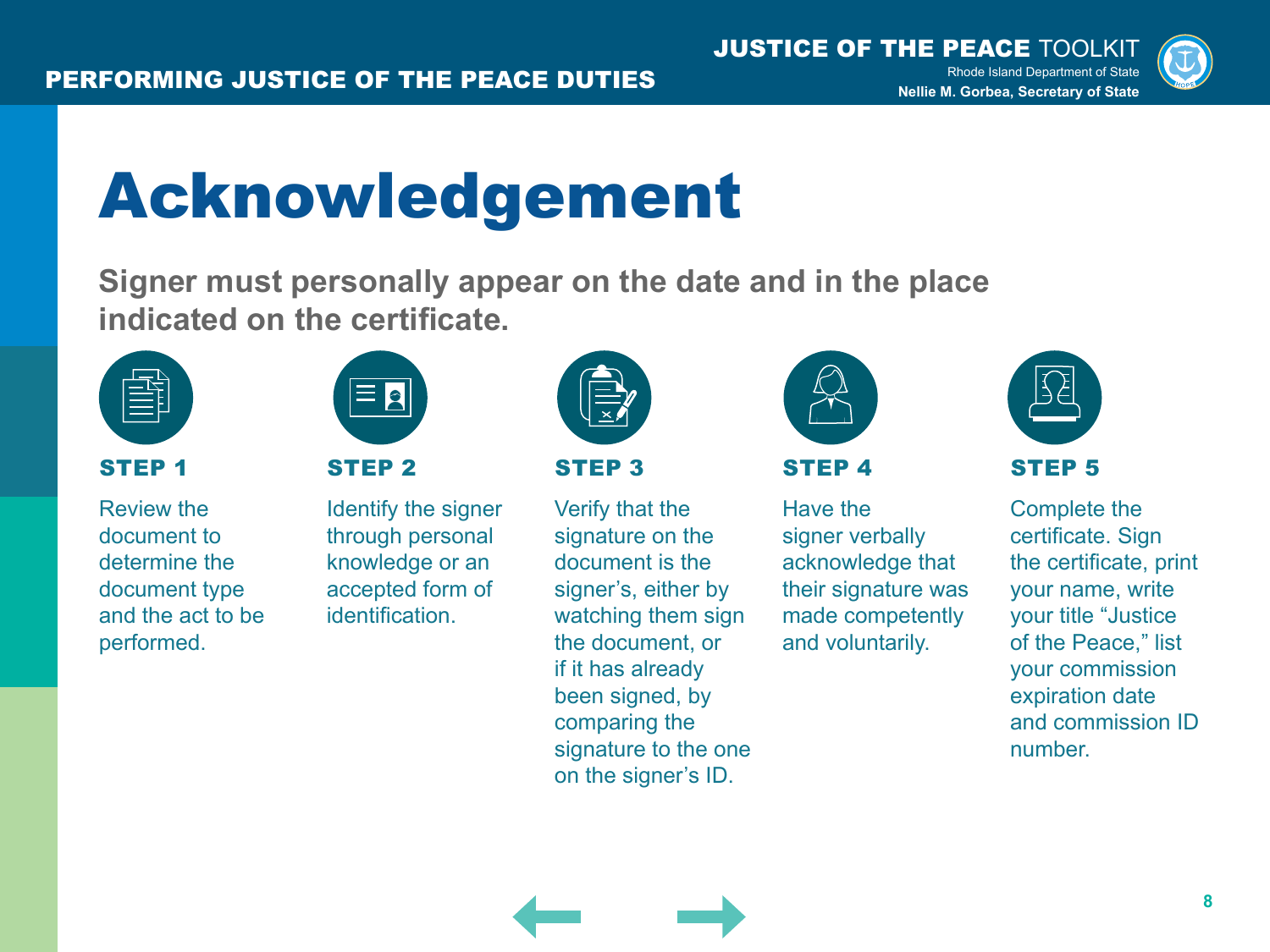

### SAMPLE ACKNOWLEDGMENT CERTIFICATE

State of Rhode Island

County of Providence

On this \_\_\_\_\_day of \_\_\_\_\_\_\_\_\_\_\_, 20\_, before me, the undersigned Justice of the Peace personally appeared the contract of the contract of the contract of the contract of the contract of the contract of the contract of the contract of the contract of the contract of the contract of the contract of the contract of the c of document signer) and proved to me through satisfactory evidence of identification, to be the person whose name is signed on this document, and who acknowledged that he/she signed the document voluntarily for its stated purpose.

Justice of the Peace signature

Justice of the Peace printed name

\_\_\_\_\_\_\_\_\_\_\_\_\_\_\_\_\_\_\_\_\_\_\_\_\_\_\_\_\_

\_\_\_\_\_\_\_\_\_\_\_\_\_\_\_\_\_\_\_\_\_\_\_\_\_\_\_\_\_

| Justice of the Peace ID#: |  |  |
|---------------------------|--|--|
|                           |  |  |

My commisison expires:

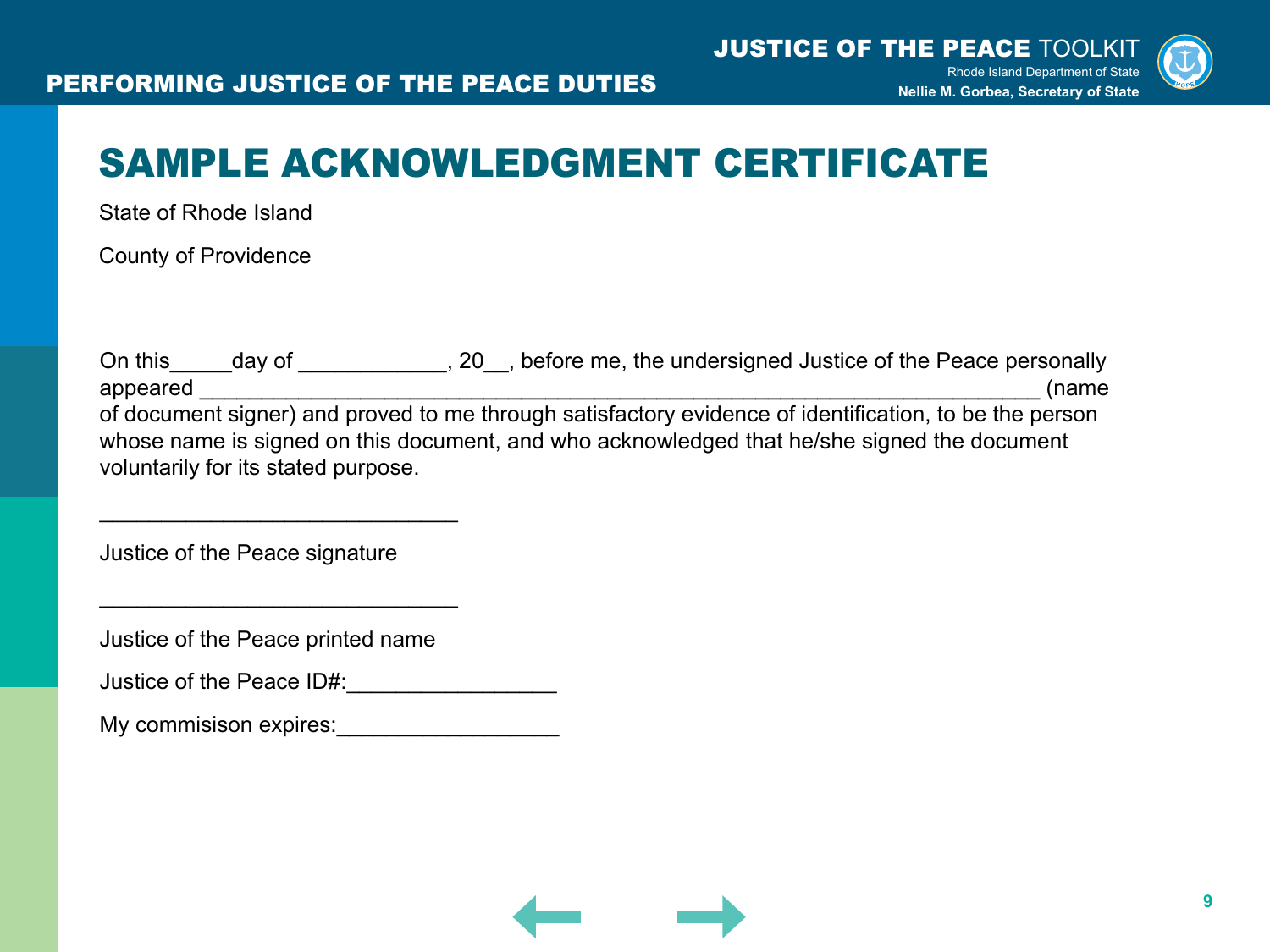

## OATH OR AFFIRMATION

*When a signer, whose identity has been verified, verbally promises to tell the truth by taking a solemn spoken pledge to God or a Supreme Being (oath) or made on the signer's personal honor with no reference to a higher power (affirmation).*

#### COMMON TYPES OF

### OATHS OR AFFIRMATIONS

*• RI Justice of the Peace Application*

*• Affidavit*

*• Depositions*

*As a Justice of the Peace you are not confirming that the statements are true – only that the person taking the oath is swearing or affirming that they are. You have no responsibility for the honesty of the individual.*

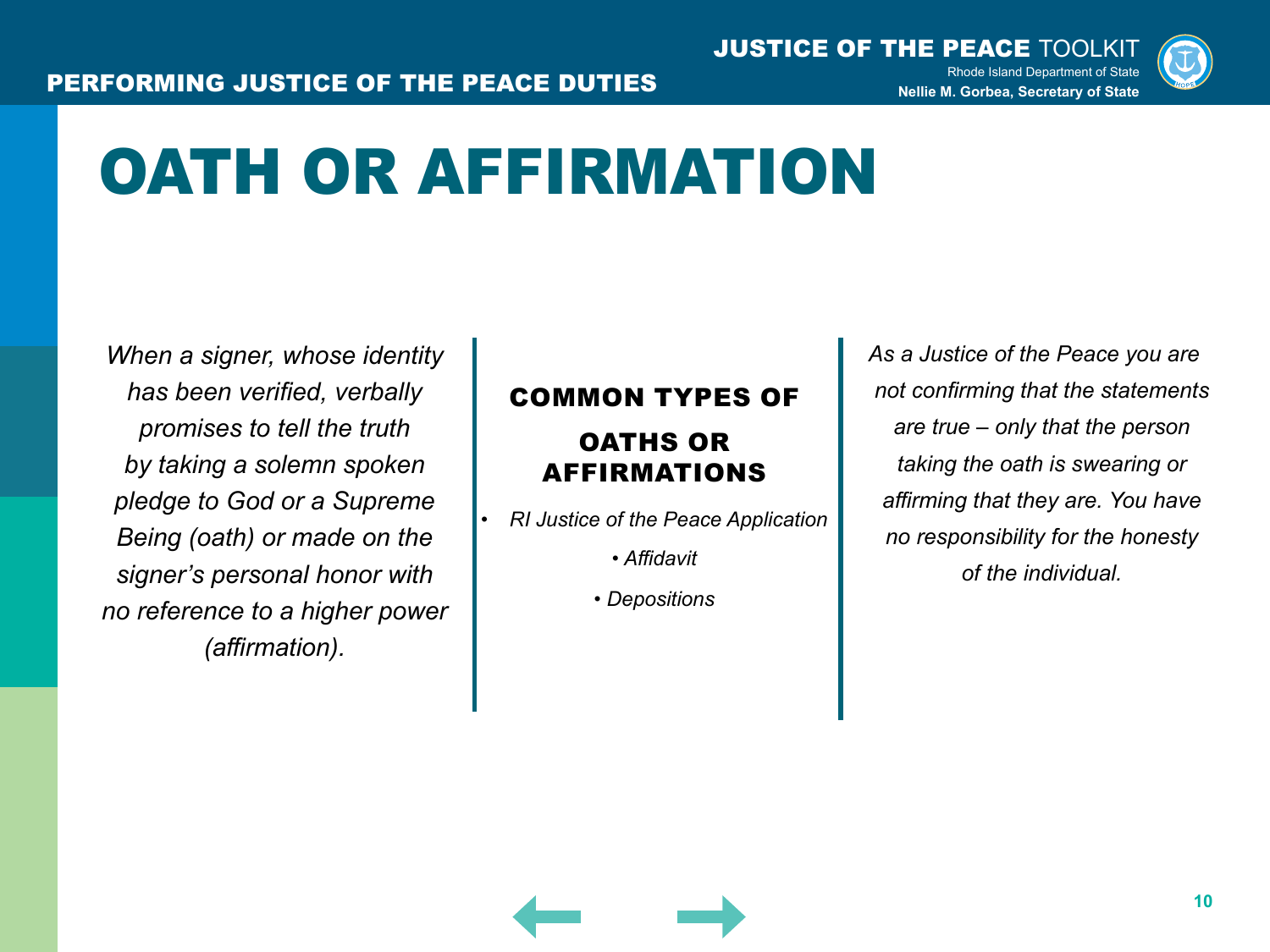

## Oath or Affirmation

**Signer must personally appear in your presence.**



STEP 1

Identify the person through personal knowledge or an accepted form of identification.



STEP 2

Administer the oath or affirmation by having the person raise their right hand and administer the oath or affirmation aloud.



STEP 3

Complete the journal entry.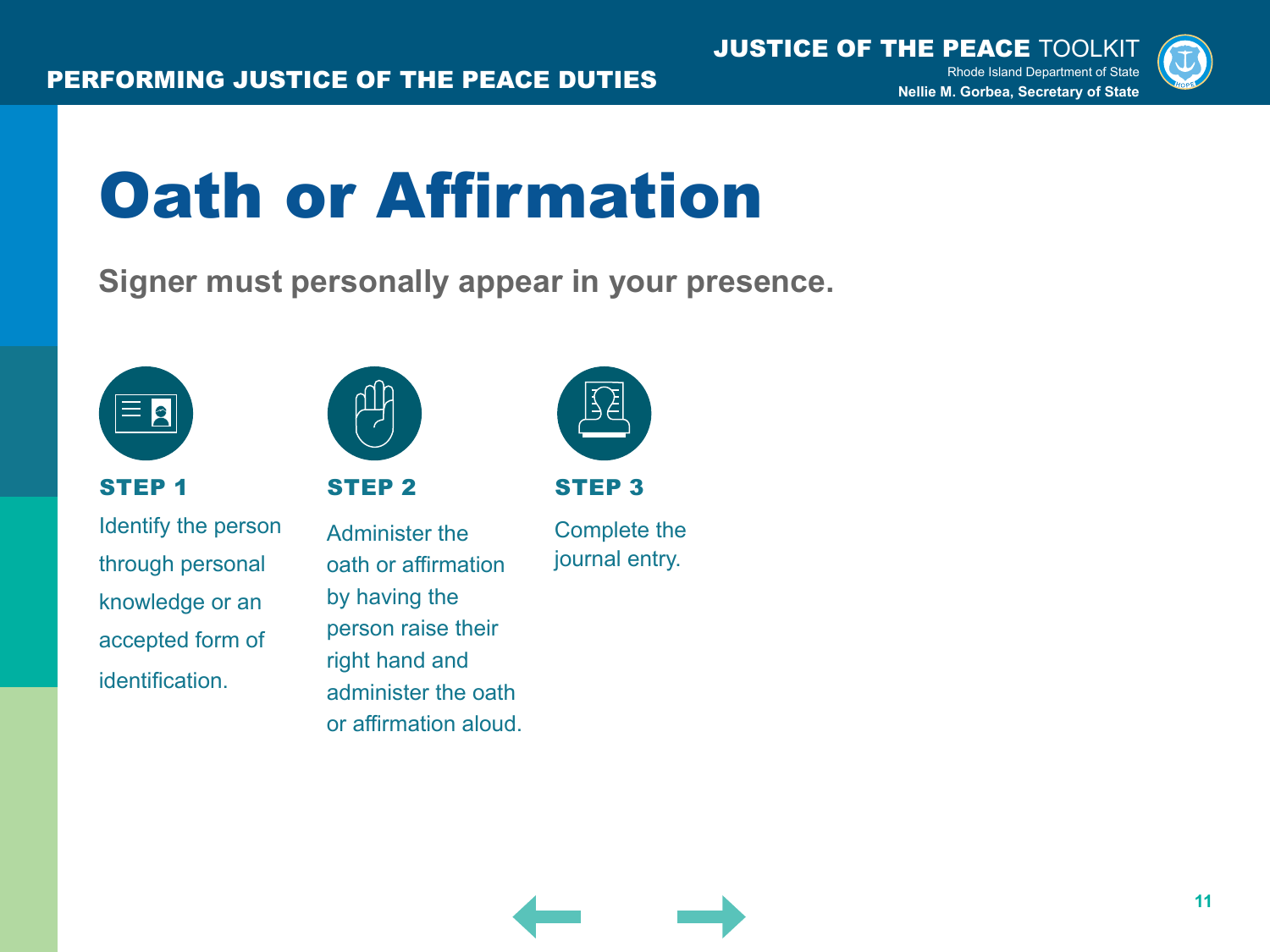

### Less Common Acts

### ONLY JUSTICES OF THE PEACE WHO HAVE THE APPROPRIATE PROFESSIONAL TRAINING SHOULD PROCEED WITH THE ACTS LISTED BELOW

#### DEPOSITION OF WITNESSES

A deposition is a signed transcript of an oral statement made by an individual (the "deponent") for use in a legal matter. Rhode Island Justices of the Peace are empowered to take depositions of witnesses to be used in the trial of any civil suit, action, petition, or proceeding in which they are not an interested party, counsel, or the attorney of either party per RIGL §9-18-18.

#### ISSUANCE OF SUBPOENAS

A subpoena is an order for its recipient to appear before a court. Rhode Island Justices of the Peace are empowered to issue subpoenas to witnesses in any case, civil or criminal, before any court, and in any matter before any body or person authorized by law to summon witnesses per RIGL §9 17-3.

Per RIGL §8-8.2-4, Justices of the Peace are also empowered to issue subpoenas returnable before the traffic tribunal.

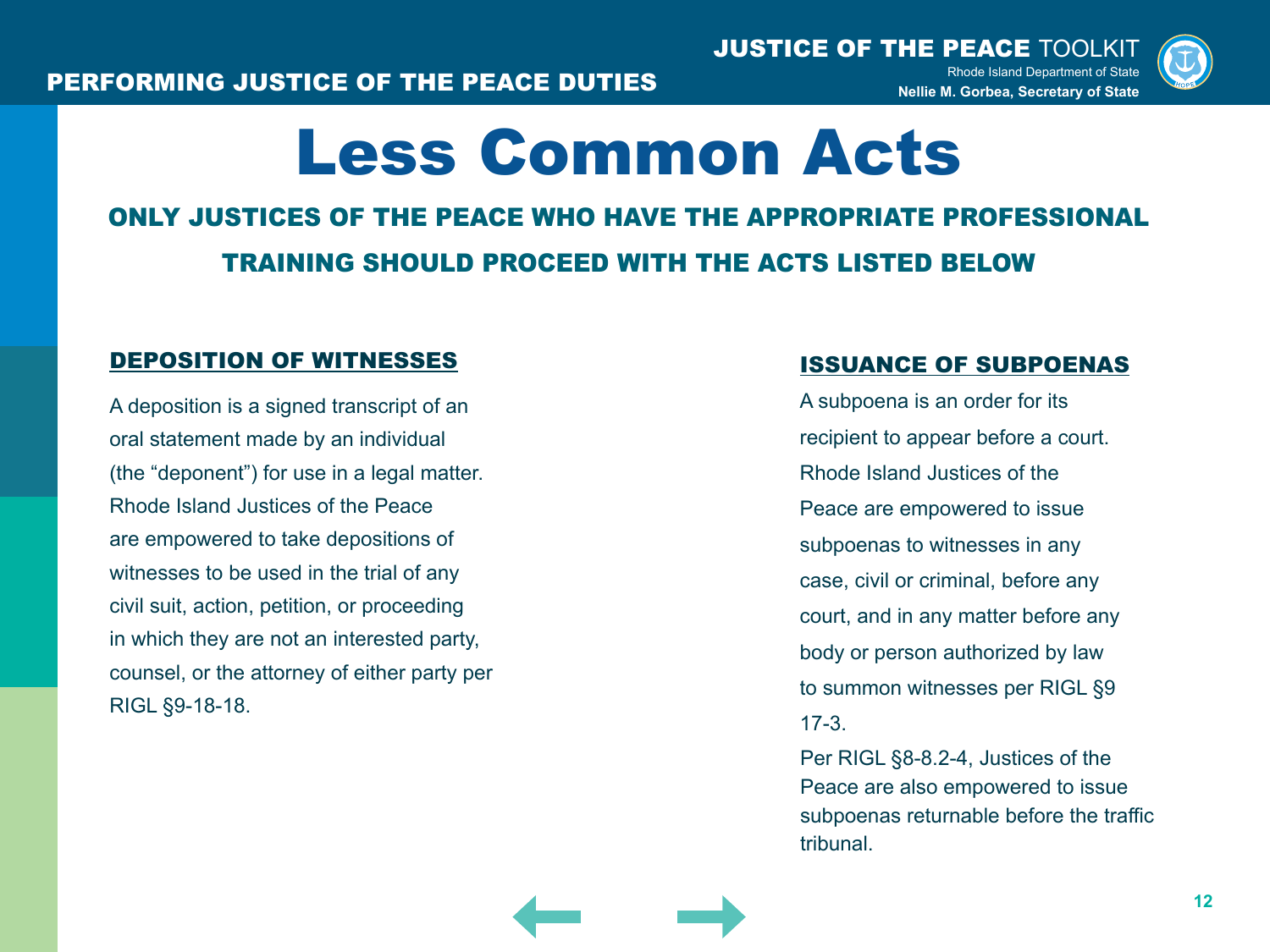

## Documents without certificates

If your signer can tell you what act is needed, you may affix or attach an appropriate loose certificate to the document and complete it.

> If your signer can't tell you what act they need, you should explain the various acts and have them determine the act they would like you to perform. If they cannot determine the act, you may refuse the request.

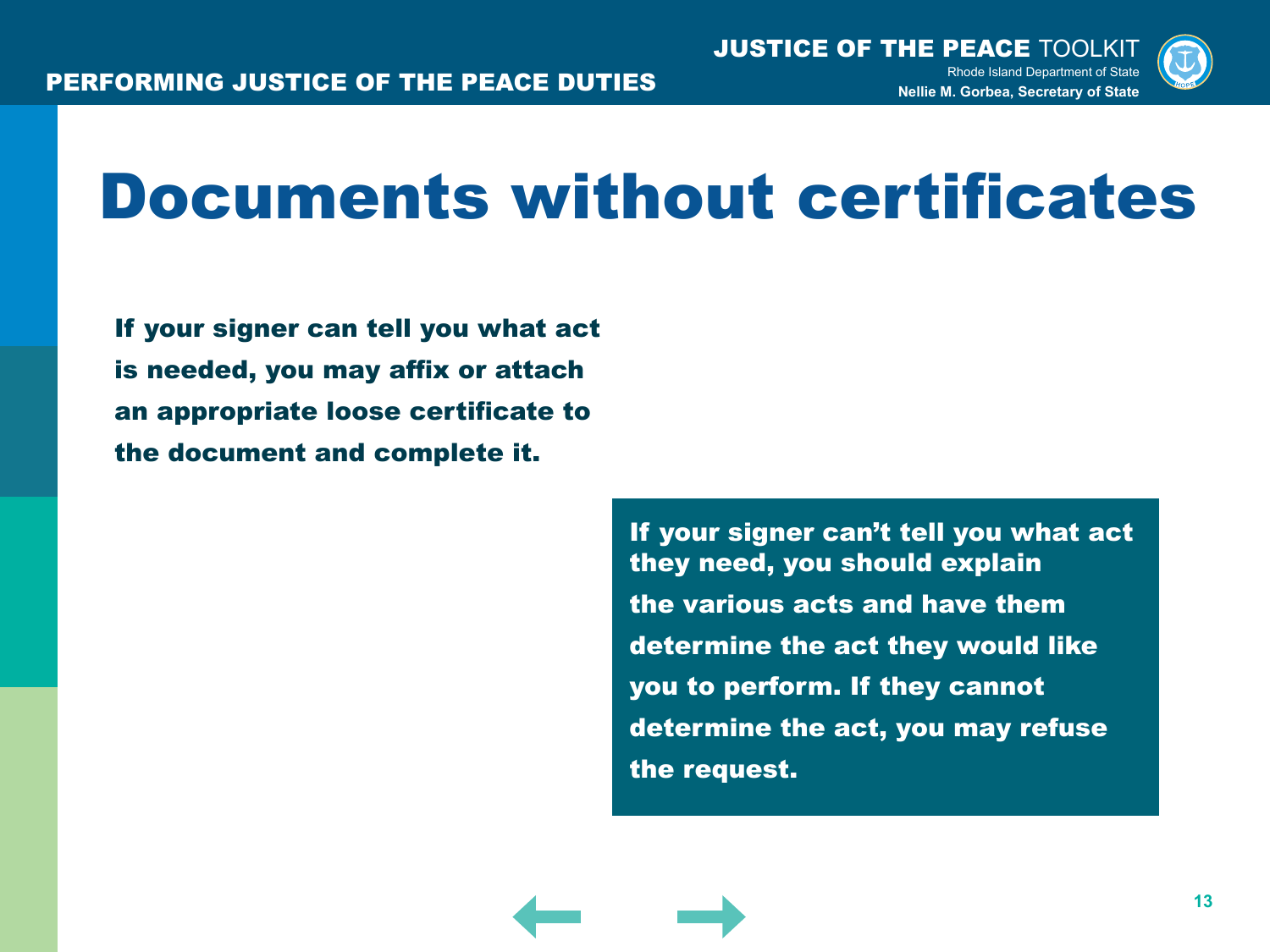

## Do not perform an Act if...

- › The signer is not in your presence.
- › You cannot identify the signer through an accepted form of identification or if they are not personally known to you.
- › There is reason to believe that the signer does not understand the consequences of the transaction or document being notarized.
- › The signer is not acting of their own free will.
- › You are a party to or are named in the document except for the sole purpose of receiving notices relating to the document.
- › If you are named as an excecutor, trustee or in any fiduciary capacity unless you are an attorney licensed in RI or an employee of said attorney.